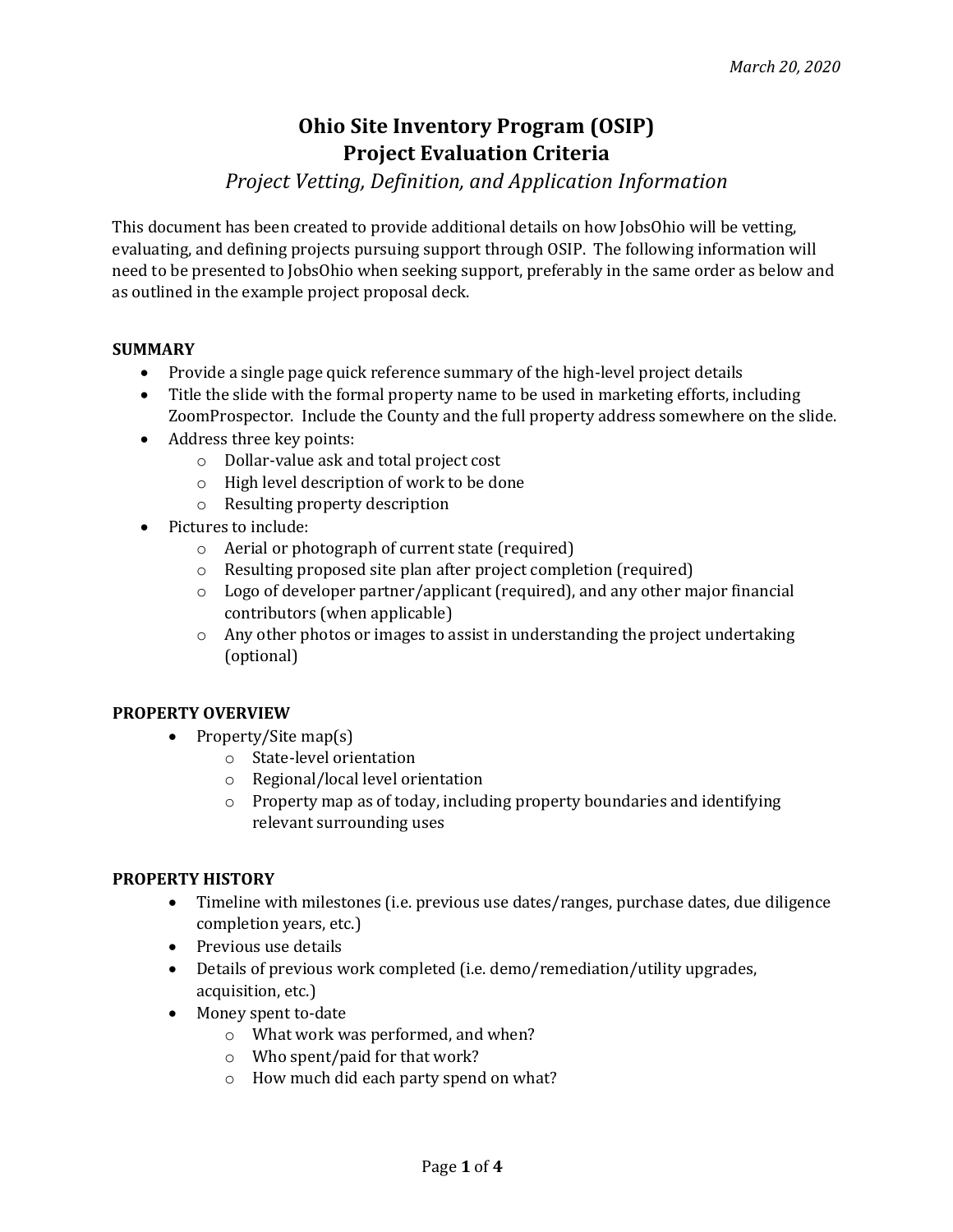### **PHYSICAL PROPERTY ATTRIBUTES**

- Property Information
	- $\circ$  Address, county, parcel number, acreage, allowable building space, current land value, zoning, owner
- Transportation assets
	- $\circ$  Map highlighting highway, road, river, and rail assets (when applicable)
- Utility map and details
	- $\circ$  Including available capacities, line sizes, pressures, and providers
- Identify which of the following due diligence items have/have not been completed, along with the respective dates
	- o Phase I Environmental Site Assessment
	- $\circ$  Phase II Environmental Site Assessment (if required by the Phase I)
	- o Preliminary Geotechnical Study
	- o Surface Water Delineation
	- o Threatened and Endangered Species Study
	- $\circ$  Phase I Archaeological Study
	- o History Architecture Survey
	- $\circ$  Add any additional due diligence studies completed to this list
- Current Property Conditions
	- o Strengths
		- Assets that make the property marketable
		- Include photos if relevant/helpful
	- o Challenges
		- Difficulties towards the project being developed without assistance
	- $\circ$  Community coordination
		- Is there zoning in place?
		- Has a master plan been completed?
- Property Ownership Map (especially if complex ownership exists)

#### **DEVELOPMENT PLAN**

- Project scope
	- $\circ$  This is the full project definition/description the applicant will be contractually bound to complete
	- $\circ$  Describe the specific items to be completed as part of the development project
- Resulting state of the property
	- o Development plan
		- May feature concepts and or renderings of sites/buildings
	- $\circ$  Appraisal outlining estimated sale price based on recent comparable land/building sales or leases (typical of what a traditional lender would require at loan closing)
		- The appraisal should be for the value of the improved state after completion of the proposed development project.
		- A formal appraisal is not necessary, but results should be supported by relevant examples identified by a reputable industry professional.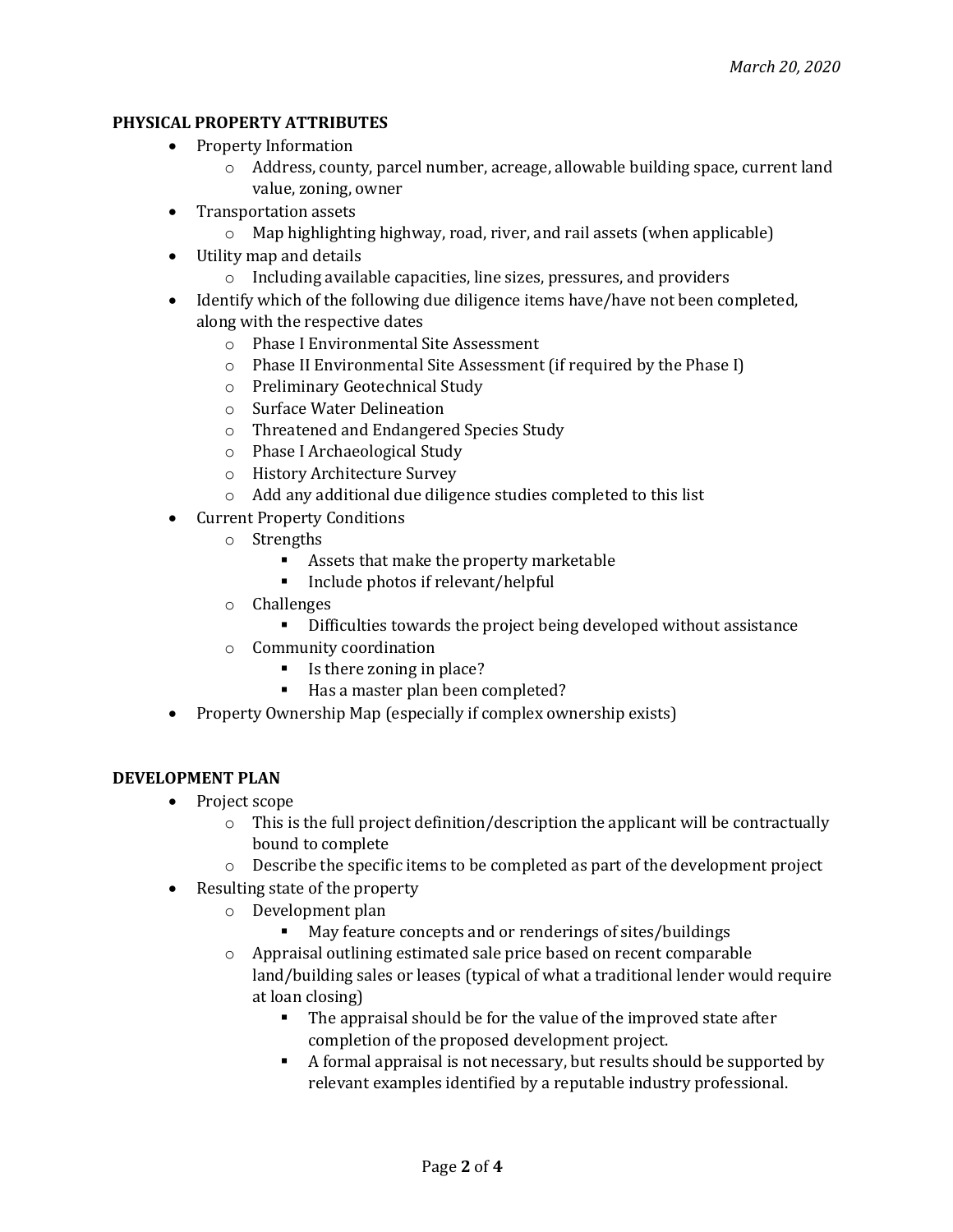- Sources/uses
	- o Sources: funding sources being used to make the project come to fruition
	- $\circ$  Uses: the costs proposed to complete the described speculative development project
- Pro forma
	- $\circ$  Demonstrating the financial plan for the project
	- $\circ$  Hard/soft costs for total project
	- o Fees/Permits
	- $\circ$  Projected income sale/rents
	- $\circ$  Return on equity or investment calculations
	- $\circ$  A full proforma will need to be submitted to JobsOhio for review. The high level summary should be included in the proposal.
- Development/Construction Timeline
	- $\circ$  Include dates for design, permitting, demolition and remediation (when applicable), and new construction.
	- $\circ$  Identify the date when the property will be available for an end user.

#### **STRENGTH OF DEVELOPER/APPLICANT**

- Developer Experience
	- $\circ$  Years in existence
	- o List specific relevant development projects completed
	- $\circ$  List specific clients, when applicable
	- $\circ$  Geographic area of focus
	- $\circ$  Specialization in specific types of real estate development
- Description of developer's exit strategy (sell/lease)
- Any other considerations that ensure success of the project
- Provide 3 years of financials to show financial strength and certainty of project completion

#### **MARKET NEED**

- Market Study
	- $\circ$  As it related to JobsOhio's targeted industry sectors, who will the site be marketed to?
	- $\circ$  Show why/how this project will fill a gap in Ohio's inventory
	- $\circ$  Reference McKinsey produced slides when filling a predefined gap
	- $\circ$  What opportunities has Ohio lost without this inventory? This information may be provided/verified by your JobsOhio Network Partner.
	- $\circ$  Why isn't the market developing this inventory without JobsOhio?
	- $\circ$  Detail the available workforce within a 45-minute commute or 45-mile radius of the property